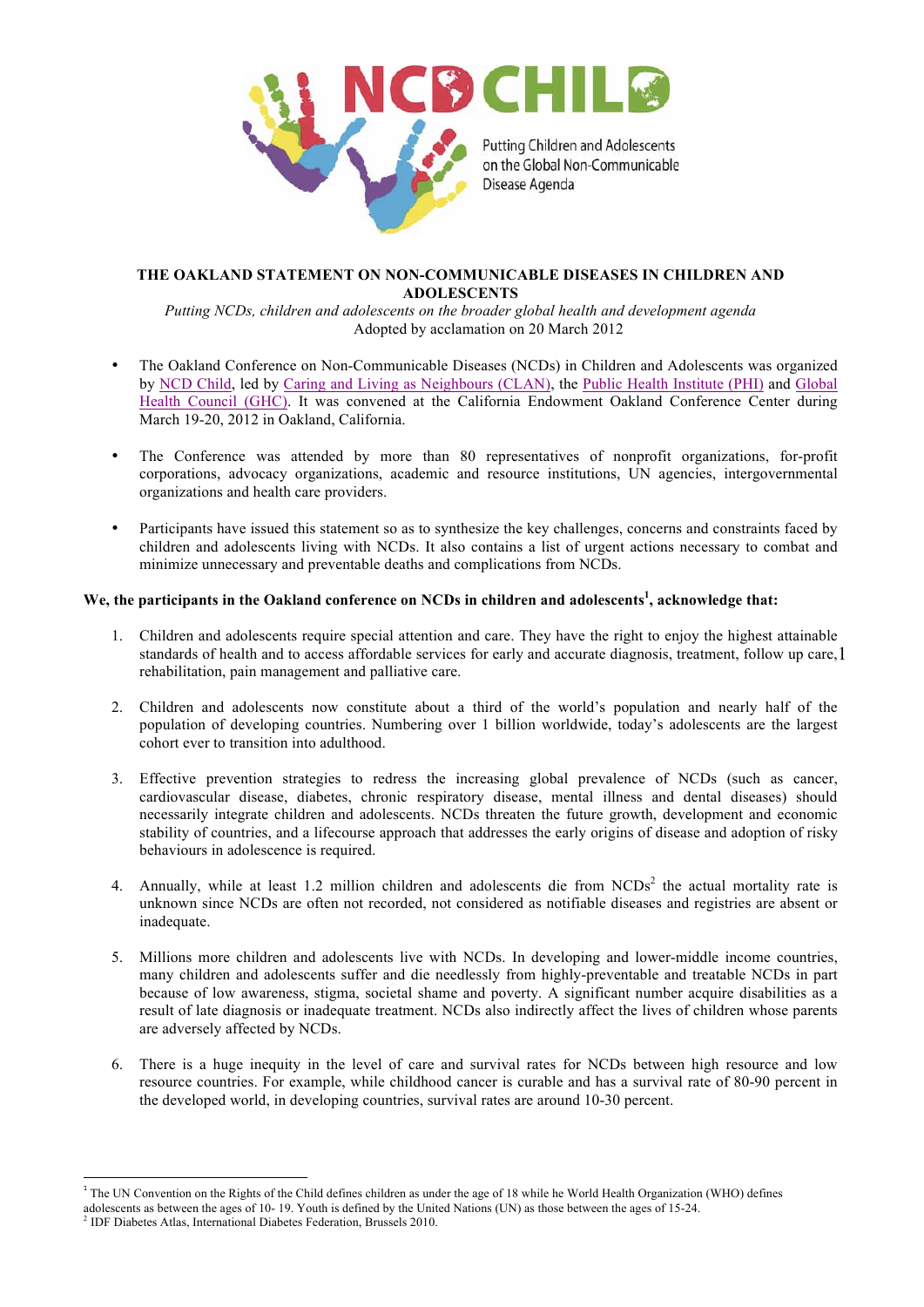

**We call on policy makers, governments, civil society organizations, professional associations, health and development practitioners and other key stakeholders to recognize that NCDs in children and adolescents require urgent and specialised attention. This is because:**

- 7. The causes of NCDs in children and adolescents are significantly different from that of adults. There exist many NCDs that affect children for which no clear causative links have been established (such as childhood cancer, congenital heart disease and Type 1 Diabetes). Research and development of medicines, diagnostic devices and other medical technology related to NCDs often does not take into account the distinct needs of children and adolescents.
- 8. Children and adolescents are central to a lifecourse approach in preventing NCDs. Many NCDs in adults start during childhood and adolescence. The key risk factors of adult NCDs (tobacco and alcohol use, unhealthy eating and physical inactivity), have a clear and inextricable link with the occurrence of specific NCDs in children and adolescents (for example asthma, childhood obesity, Type 2 Diabetes, dental disease and malnutrition). Unhealthy and risky behaviours adopted in childhood often carry through into adulthood.
- 9. Most NCDs of adulthood can be prevented through behaviour change and health promoting programs that ideally start in the earliest years of life. Children and adolescents must be the cornerstone to prevention. While there is a clear evidence base for child and adolescent focused NCD prevention strategies, very few countries are implementing programs of this nature.
- nutrition and health during pregnancy, and health and nutrition in the first two years of life (the first 1,000 days)2 10. Effective NCD prevention starts before conception (*in utero*), and continues throughout the lifecourse. Maternal all have a significant impact on the future development of NCDs in childhood and adolescence. Robust maternal, neonatal and child health programs can prevent a significant number of NCDs and minimize special health care needs of children and their families.
- 11. Children and adolescents often have no political voice and minimal influence in shaping health policies and programs, especially as they relate to NCDs. As a result, NCD policies and plans frequently neglect the specific needs and requirements of children and adolescents who are living with NCDs
- 12. Technology and systems for early diagnosis and treatment of NCDs in children and adolescents are now available. Unfortunately, resources allocated for the early diagnosis and appropriate treatment of people living with NCDs are inequitably allocated across the lifecourse and across geographic boundaries. Initiatives and interventions for children and adolescents with NCDs are particularly inadequate in resource-poor countries, where most front line health workers do not possess adequate training in the prevention, diagnosis and treatment of NCDs in children and adolescents. Newborn screening and palliative care are key examples of such global inequity. Newborn Screening has the capacity to prevent enormous disability and death and is widely available in developed countries, yet completely absent in many resource-poor countries. Likewise, there is limited access and availability of pain medication, including that for palliative care for children and adolescents, particularly in resource-poor settings.
- 13. There is no single forum for governments, private sector, academic institutions, and advocates for child and adolescent health to come together to share information, best practices and lessons learned on prevention, diagnosis and treatment of NCDs in children and adolescents.